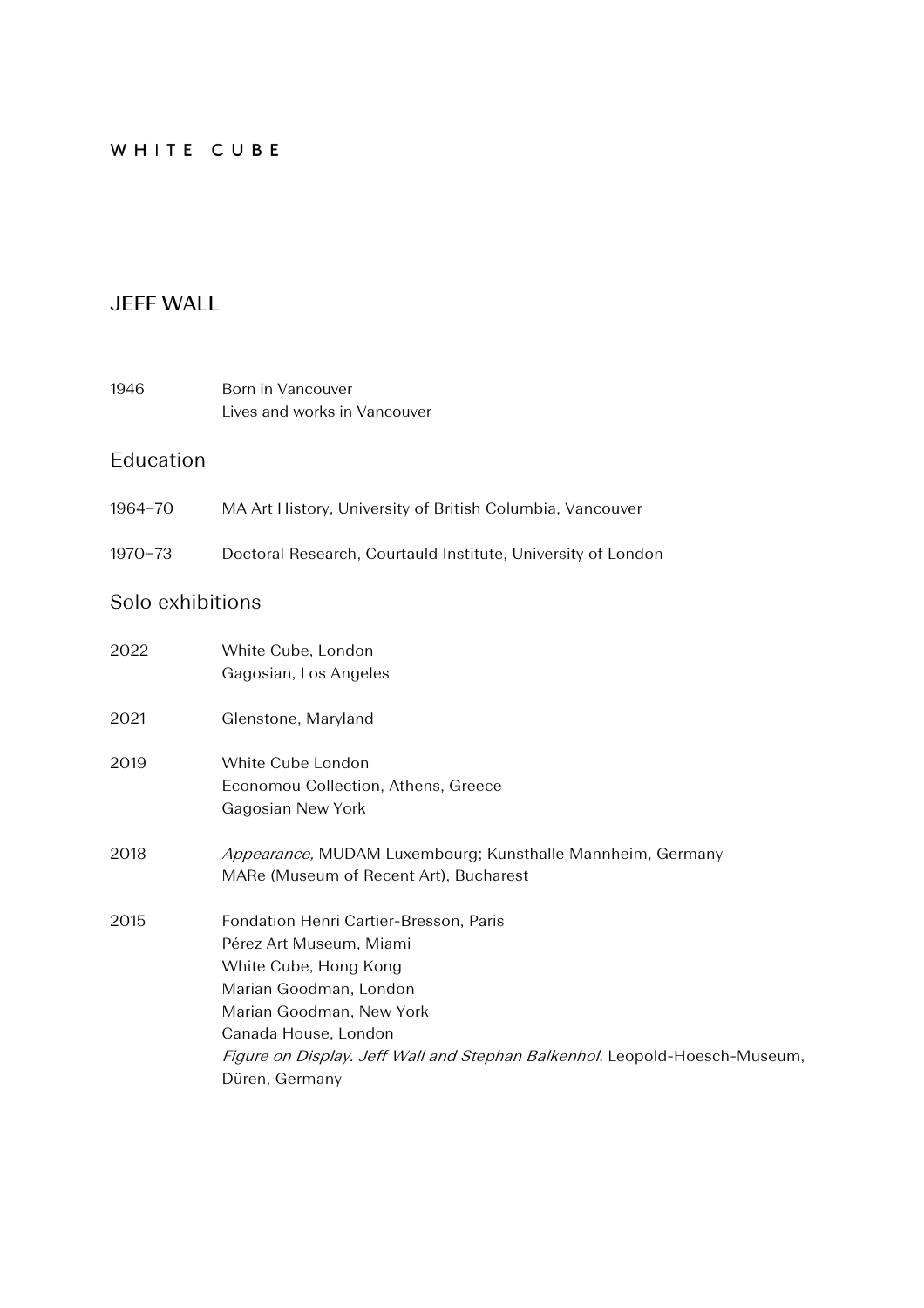| 2014 | Tableaux Pictures Photographs 1996-2013, Stedeljik Museum, Amsterdam;<br>Kunsthaus Bregenz, Austria; Louisiana Museum of Modern Art; Humlebaek,<br>Denmark, Copenhagen, 2015                                                                                                                                       |
|------|--------------------------------------------------------------------------------------------------------------------------------------------------------------------------------------------------------------------------------------------------------------------------------------------------------------------|
| 2013 | Actuality, Padiglione d'Arte Contemporanea, Milan, Italy<br>Jeff Wall in Munich, Pinakothek der Moderne, Munich, Germany<br>Tel Aviv Museum of Art, Tel Aviv                                                                                                                                                       |
| 2012 | Jeff Wall Photographs, Art Gallery of Western Australia, Perth, Australia;<br>National Gallery of Victoria, Melbourne, 2013; Museum of Contemporary Art<br>Australia, Sydney, 2013<br>Portraits, Lorcan O'Neill, Rome<br>Jeff Wall: In Light, Black, Colour, White and Dark, Pinchuk Arts Centre, Kiev,<br>Ukraine |
| 2011 | White Cube, London<br>Curated by Jeff Wall: Jeff Wall: The Crooked Path, Centre for Fine Arts, Brussels<br>Centro Galego de Arte Contemporanea, Santiago de Compostela, Spain<br>Marian Goodman Gallery, New York                                                                                                  |
| 2010 | Marian Goodman Gallery, Paris<br>Transit, Staatliche Kunstsammlungen, Dresden; Kunsthalle im Lipsiusbau,<br>Dresden, Germany                                                                                                                                                                                       |
| 2009 | Marian Goodman Gallery, New York                                                                                                                                                                                                                                                                                   |
| 2008 | Galleria Lorcan O'Neill, Rome<br>Works 1979 - 1990, Galerie Rüdiger Schottle, Munich<br>Vancouver Art Gallery<br>Museo Tamayo, Mexico City<br>Marian Goodman Gallery, New York                                                                                                                                     |
| 2007 | Exposure, Deutsche Guggenheim, Berlin<br>White Cube, London<br>Johnen Galerie, Berlin<br>The Museum of Modern Art, New York; Art Institute of Chicago, Illinois; San<br>Francisco Museum of Modern Art                                                                                                             |
| 2006 | Marian Goodman Gallery, Paris                                                                                                                                                                                                                                                                                      |
| 2005 | Photographs 1978-2004, Tate Modern, London; Schaulager, Basel, Switzerland                                                                                                                                                                                                                                         |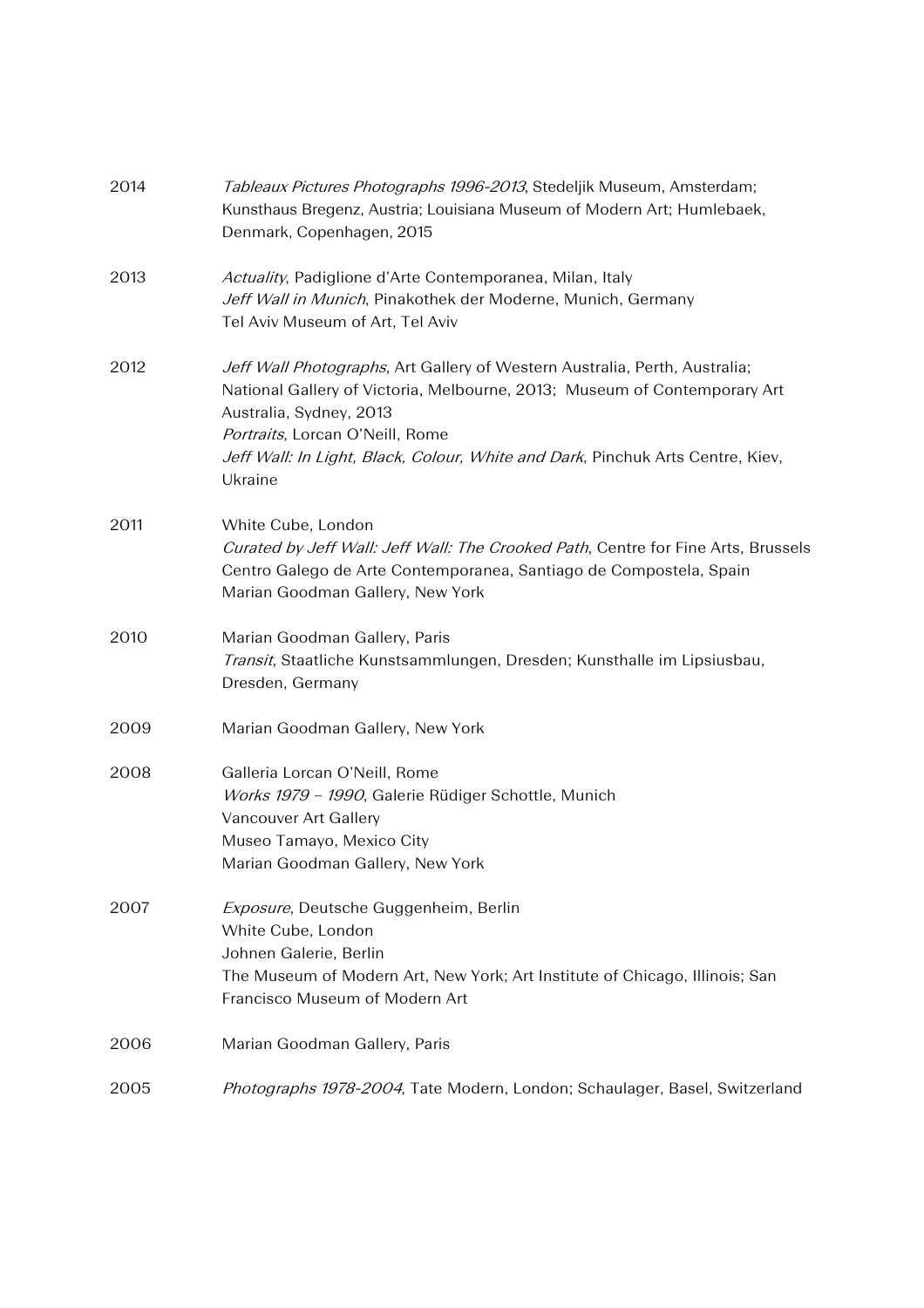| 2004 | Marian Goodman Gallery, New York<br>Astrup Fearnley Museum, Oslo                                                                                                                                                                                    |
|------|-----------------------------------------------------------------------------------------------------------------------------------------------------------------------------------------------------------------------------------------------------|
| 2003 | Photographs, Museum of Modern Art Ludwig Foundation, Vienna<br>The Hammer Museum, Lobby Gallery, Los Angeles<br>Landscapes, Norwich Castle Museum and Art Gallery, UK                                                                               |
| 2002 | Hasselblad Center, Gothenburg, Sweden<br>Marian Goodman Gallery, Paris<br>Marian Goodman Gallery, New York                                                                                                                                          |
| 2001 | Marian Goodman Gallery, New York<br>Figures & Places, Museum für Moderne Kunst, Frankfurt, Germany                                                                                                                                                  |
| 1999 | Mies van der Rohe Foundation, Barcelona, Spain<br>Oeuvres 1990-1998, Musée d'Art Contemporain, Montreal, Canada                                                                                                                                     |
| 1998 | Photographs of Modern Life, Museum für Gegenwartskunst, Basel, Switzerland<br>Marian Goodman Gallery, New York<br>Here and Now II, Henry Moore Institute, Leeds, UK                                                                                 |
| 1997 | Hirshhorn Museum and Sculpture Garden, Washington, DC; Art Tower Mito,<br>Tokyo; Museum of Contemporary Art, Los Angeles                                                                                                                            |
| 1996 | Städtische Galerie im Lenbachhaus, Munich<br>Landscapes, Kunstmuseum Wolfsburg, Germany<br>Museum of Contemporary Art, Helsinki                                                                                                                     |
| 1995 | Marian Goodman Gallery, New York<br>Museum of Contemporary Art Chicago<br>Jeu de Paume, Paris                                                                                                                                                       |
| 1994 | De Pont Foundation for Contemporary Art, Tilburg, Netherlands<br>Museo Nacional Centro de Arte Reina Sofía, Madrid<br>Deichtorhallen, Hamburg, Germany<br>Städtische Kunsthalle, Düsseldorf<br>Neue Gesellschaft für Bildende Kunst Galerie, Berlin |
| 1993 | The Childrens' Pavilion (with Dan Graham), Museum Boijmans Van Beuningen,<br>Rotterdam<br>Kunstmuseum Luzern, Switzerland; Irish Museum of Modern Art, Dublin<br>Fondation Cartier pour l'art contemporain, Jouy-en-Josas, France                   |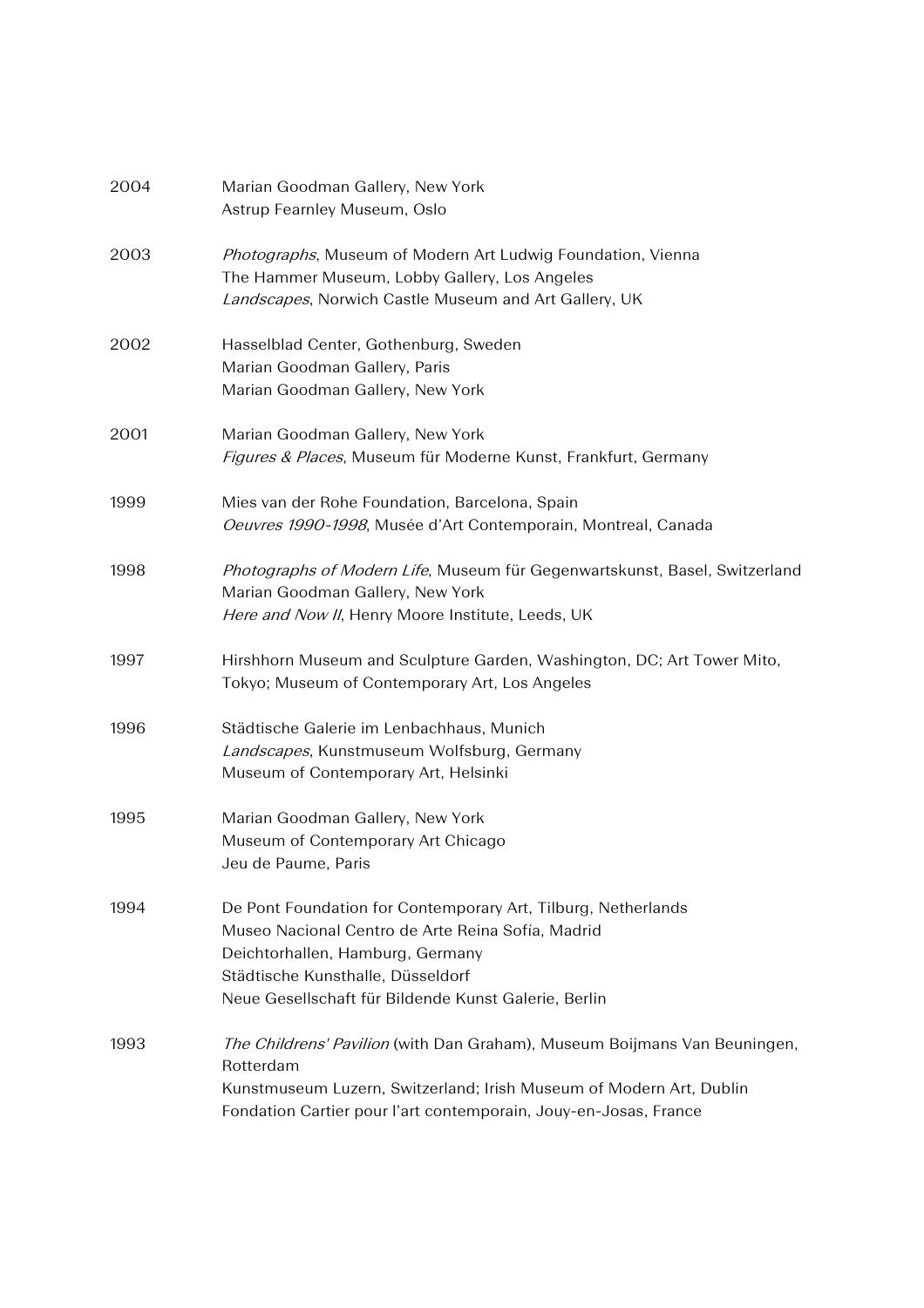| 1992 | Louisiana Museum of Modern Art, Humlebaek, Denmark<br>Marian Goodman Gallery, New York<br>Palais des Beaux-Arts, Brussels                                                                                                                                                                                                                                      |
|------|----------------------------------------------------------------------------------------------------------------------------------------------------------------------------------------------------------------------------------------------------------------------------------------------------------------------------------------------------------------|
| 1991 | San Diego Museum of Contemporary Art, California                                                                                                                                                                                                                                                                                                               |
| 1990 | The Carnegie Museum of Art, Pittsburgh, Pennsylvania<br>1990, Vancouver Art Gallery; Art Gallery of Ontario, Toronto<br>The Ydessa Hendeles Art Foundation, Toronto<br>Marian Goodman Gallery, New York                                                                                                                                                        |
| 1989 | The Children's Pavilion (collaborative project with Dan Graham), Marian<br>Goodman Gallery, New York<br>Marian Goodman Gallery, New York<br>Galerie Roger Pailhas, Marseilles, France; Fonds Regional d'Art Contemporain,<br>Rhône Alpes, Lyon, France<br>Galerie Chantal Boulanger, Montreal, Canada and Santa Barbara Contemporary<br>Arts Forum, California |
| 1988 | Westfalischer Kunstverein, Münster, Germany<br>Le Nouveau Musée, Villeurbanne, France                                                                                                                                                                                                                                                                          |
| 1987 | Young Workers, Museum für Gegenwartskunst, Basel, Switzerland                                                                                                                                                                                                                                                                                                  |
| 1984 | Transparencies, Institute of Contemporary Arts, London; Kunsthalle Basel,<br>Switzlerland                                                                                                                                                                                                                                                                      |
| 1983 | The Renaissance Society, University of Chicago<br>Installation of Faking Death (1977), The Destroyed Room (1978), Young Workers<br>(1978), Picture for Women (1979), Art Gallery of Greater Vancouver, Canada                                                                                                                                                  |

# Selected group exhibitions

| 2021 | Made Realities, Draiflessen Collection, Mettingen, Germany |
|------|------------------------------------------------------------|
|      | <b>TRUE PICTURES?, Sprengel Museum, Hannover, Germany</b>  |

2020 The Age of Trees, Hayward Gallery, London The Memory of Images, Haus Lange, Kunstmuseum Krefeld, Germany The American Pastoral, Gagosian Britannia Street, London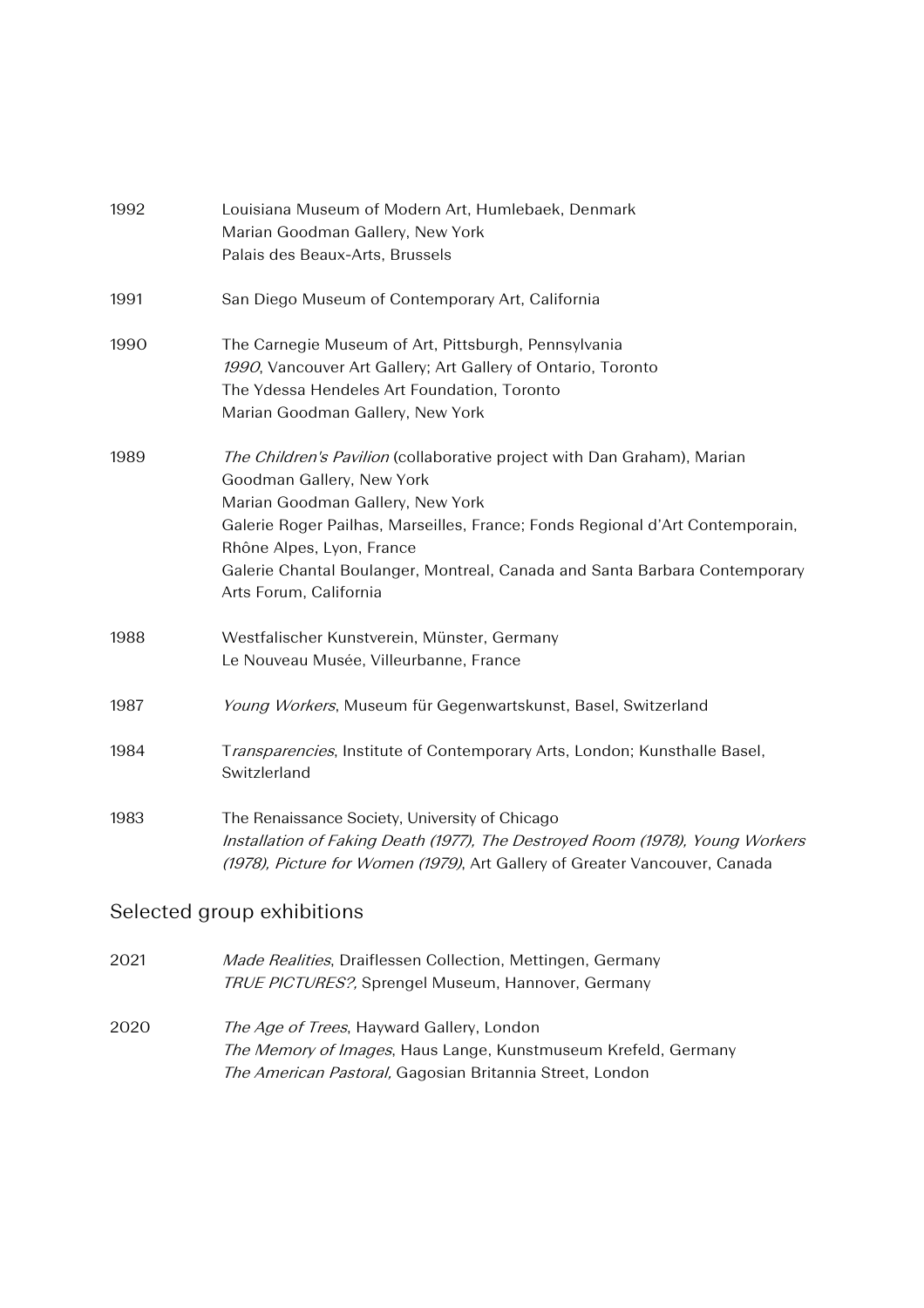| 2018 | Der Flaneur: From Impressionism to the Present, Kunstmuseum Bonn, Bonn,<br>Germany<br>You Are Looking at Something That Never Occurred, MAMM, Moscow |  |  |
|------|------------------------------------------------------------------------------------------------------------------------------------------------------|--|--|
|      | Remembering Tomorrow, White Cube Hong Kong                                                                                                           |  |  |
|      | Memory Palace, White Cube London                                                                                                                     |  |  |
|      | Still Life, Galerie Rüdiger Schöttle, Munich                                                                                                         |  |  |
| 2017 | L.A. Invitational, Gagosian, New York                                                                                                                |  |  |
|      | Oracle, The Broad, Los Angeles, California                                                                                                           |  |  |
|      | Remembering Tomorrow, White Cube, Hong Kong                                                                                                          |  |  |
| 2015 | This Place, Tel Aviv Museum of Art                                                                                                                   |  |  |
|      | Museu Coleção Berardo (1960-2010), Museu Coleção Berardo, Lisbon                                                                                     |  |  |
|      | Elective Affinities, Julião Sarmento, collector, Museu da Eletricidade; Fundação<br>Carmona e Costa, Lisbon                                          |  |  |
|      | Perfect Likeness: Photography & Composition, The Hammer Museum, Los                                                                                  |  |  |
|      | Angeles                                                                                                                                              |  |  |
| 2014 | Dan Graham, Jeff Wall, Danh Vo, Giuseppe Pennone, Marian Goodman Gallery,<br>New York                                                                |  |  |
|      | This Place, DOX Centre for Contemporary Art, Prague                                                                                                  |  |  |
|      | Equilibrium, Salvatore Ferragamo Museum, Florence, Italy                                                                                             |  |  |
|      | Andreas Gursky / Neo Rauch / Jeff Wall, Kestnergesellschaft, Hanover, Germany                                                                        |  |  |
|      | Damage Control: Art and Destruction since 1950, Musée d'Art Moderne Grand-                                                                           |  |  |
|      | Duc Jean/ Mudam, Luxembourg                                                                                                                          |  |  |
|      | Jeff Wall, Richard Long, Enrico Castellani, Galleria Lorcan O'Neill, Rome                                                                            |  |  |
| 2013 | Go! You sure? Yeah, LUMA/Westbau, Zurich                                                                                                             |  |  |
|      | Construction and Individual Mythology, Museo Nacional Centro de Arte Reina<br>Sofía, Madrid                                                          |  |  |
|      | Jeff Wall/Andreas Gursky, Galerie Rüdiger Schöttle, Munich, Germany                                                                                  |  |  |
|      | Chalet Hollywood, Los Angeles                                                                                                                        |  |  |
|      | About Face, Pier24 Photography, San Francisco                                                                                                        |  |  |
|      | Turn off the Sun: Selections from la Colección Jumex, Arizona State University                                                                       |  |  |
|      | Art Museum, Tempe                                                                                                                                    |  |  |
|      | A Shock to the Senses. Constable, Delacroix, Friedrich, Goya, Albertinum,                                                                            |  |  |
|      | Galerie der Neue Meister, Dresden, Germany                                                                                                           |  |  |
|      | Open Spaces/Secret Places, Sammlung Verbund, Vienna                                                                                                  |  |  |
|      | Making it up: Photographic Fictions, Victoria and Albert Museum, London                                                                              |  |  |
|      | Photographic Eye, FRAC Auvergne, Clermont-Ferrand, France                                                                                            |  |  |
|      | Salon der Angst, Kunsthalle Wien Museumsquartier, Vienna                                                                                             |  |  |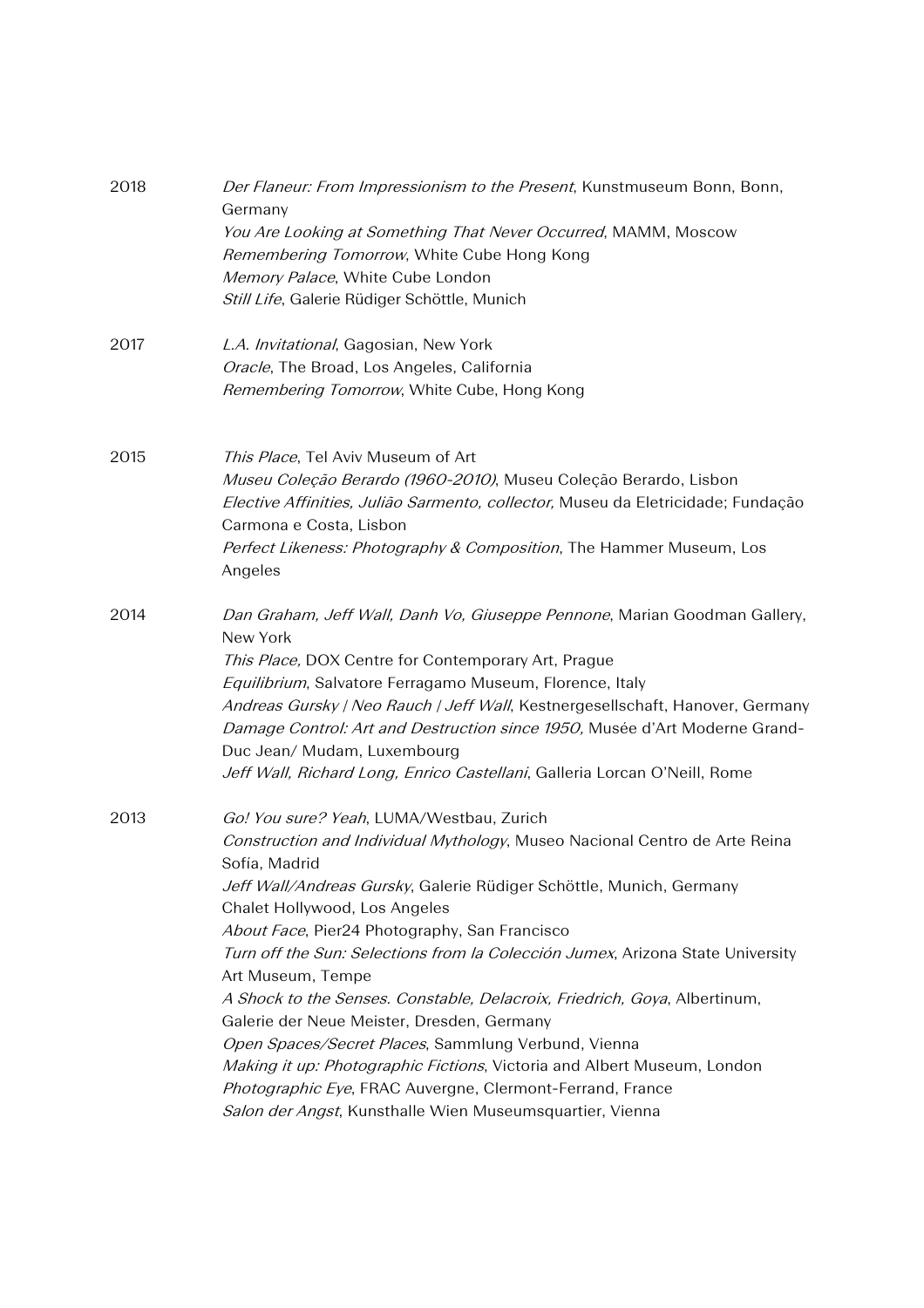|      | Continental Drift Part 2, Badischer Kunstverein, Karlsruhe, Germany<br>Waiting Time. Selections from the Museum's Collection, Musée départemental<br>d'art contemporain de Rochechouart, France |
|------|-------------------------------------------------------------------------------------------------------------------------------------------------------------------------------------------------|
| 2012 | Lost Places - Orte der Photographie, Hamburger Kunsthalle, Germany<br>Malerei in Fotografie - Strategien der Aneignung, Städel Museum, Frankfurt,<br>Germany                                    |
|      | The Residue of Memory, Aspen Art Museum, Colorado<br>This Will Have Been: Art, Love & Politics in the 1980s, Museum of Contemporary<br>Art Chicago, Illinois                                    |
|      | Fresh Widow - Fenster-Bilder seit Matisse und Duchamp, K20 Kunstsammlung<br>Nordrhein, Westfalen-am-Grabbeplatz, Düsseldforf                                                                    |
|      | Making History, Museum für Moderne Kunst, Frankfurt, Germany<br>Coup Double, FRAC Aquitaine, Bordeaux, France                                                                                   |
|      | The Studio, Sites of Production, Kunstmuseum Luzern, Switzerland<br>Open Spaces, Secret Places, Museum der Moderne, Salzburg, Austria<br>Seduced by Art, National Gallery, London               |
|      | To be With Art is All we Ask, Astrup Fearnley Museum, Oslo<br>A Blind Spot, Haus der Kulturen der Welt, Berlin                                                                                  |
|      | The Inverted Mirror: Art from the Collections of 'la Caixa' Foundation and<br>MACBA, Guggenheim Museum, Bilbao, Spain                                                                           |
| 2011 | PHOTOGRAPHY CALLING!, Sprengel Museum, Hanover, Germany<br>Structure and Absence, White Cube, London                                                                                            |
|      | Street Life & Home Stories, Museum Villa Stuck, Munich, Germany<br>MMK 1991-2011: 20 Jahre Gegenwart, Museum für Moderne Kunst, Frankfurt,<br>Germany                                           |
| 2010 | 101 Collection: Route 1-R for Replicant, CCA Wattis Institute for Contemporary<br>Arts, San Francisco, California                                                                               |
|      | Doppeleffekt, Kunsthalle zu Kiel der Christian-Albrechts-Universität, Kiel,<br>Germany                                                                                                          |
|      | Art of the 1980s: A Düsseldorf Perspective, K21, Düsseldorf, Germany<br>Triumphant Carrot: The Persistence of Still Life, Contemporary Art Gallery,<br>Vancouver, Canada                        |
|      | Conversation Pieces: A Chamber Play (Act Three), Johnen Galerie, Berlin                                                                                                                         |
| 2009 | Cézanne and Beyond, Philadelphia Museum of Art, Pennsylvania<br>Esposizione Universale - l'arte alla prova del tempo, Galleria d'Arte Moderna e<br>Contemporanea di Bergamo, Italy              |
|      | Bad Habits, Albright Knox Gallery, Buffalo, New York<br>Who's afraid of the artists?, Palais des Arts, Dinard, France                                                                           |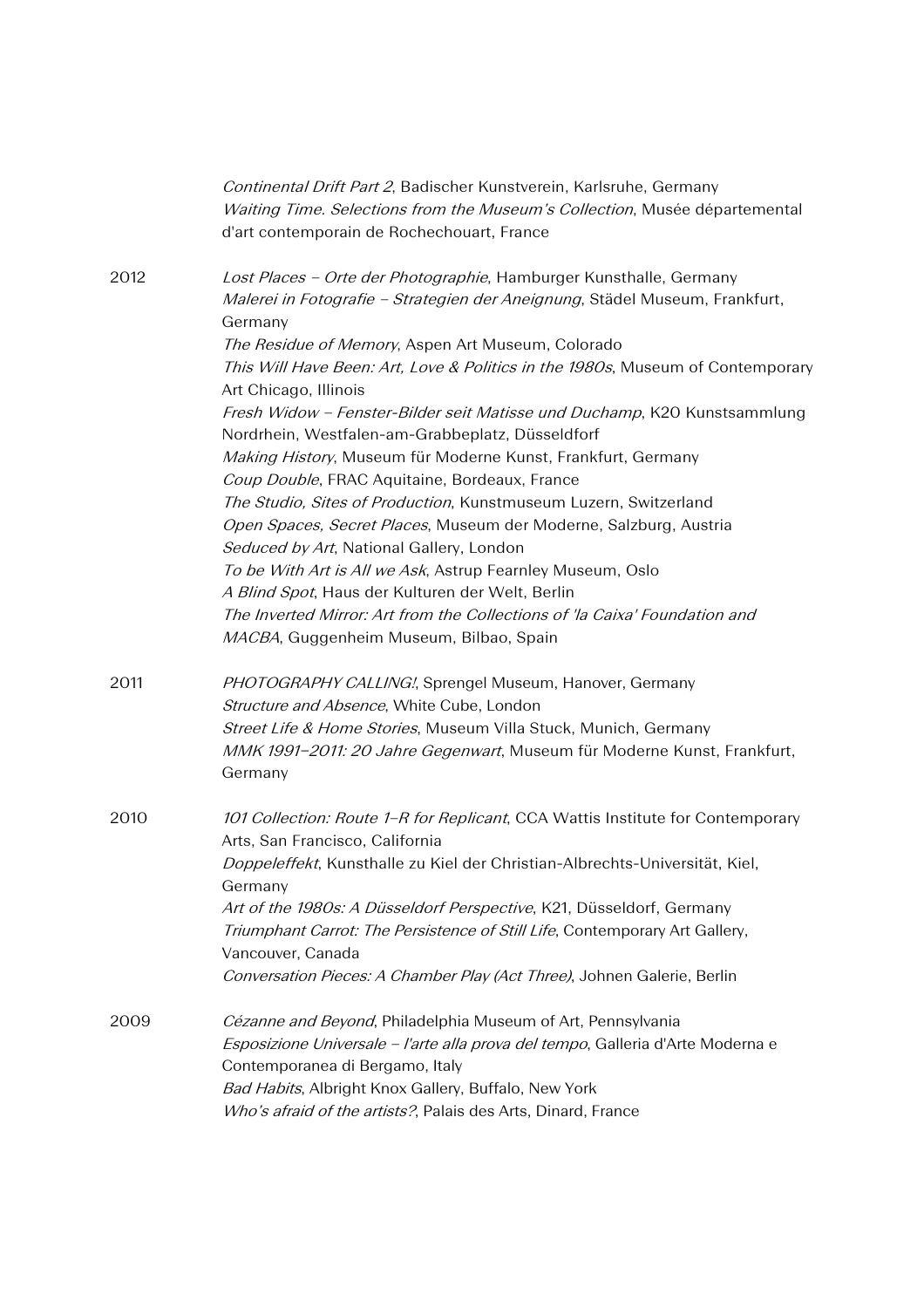|      | Against the Grain: 15 Years of Collecting, Kunstmuseum Wolfsburg, Germany<br>Sonic Youth etc.: Sensational Fix, Kunsthaus Düsseldorf; Konsthall Malmö,<br>Sweden                                                                                                                                                                                                                                                        |
|------|-------------------------------------------------------------------------------------------------------------------------------------------------------------------------------------------------------------------------------------------------------------------------------------------------------------------------------------------------------------------------------------------------------------------------|
| 2008 | Held together with Water, Art from the Sammlung Verbund, Istanbul Modern<br>Ambition d'art, Institute d'art contemporain, Villeurbanne, France<br>From Nature, Carolina Nitsch Project Room, New York<br>The Tree: From the Sublime to the Social, Vancouver Art Gallery, Canada                                                                                                                                        |
| 2007 | Past, Present, Future Perfect: Selections from the Ovitz Family Collection, H&R<br>Block Artspace at the Kansas City Art Institute, Missouri<br>Artist's Choice: Roy Arden Selects From the Collection, Vancouver Art Gallery<br>Window / Interface, Mildred Lane Kemper Art Museum, St Louis, Missouri<br>2nd Moscow Biennial<br>On History, Fundacion Santander Central Hispano, Madrid                               |
| 2006 | Super Vision, Institute of Contemporary Art, Boston, Massachusetts<br>The 80s: A Topology, Museo Serralves, Porto                                                                                                                                                                                                                                                                                                       |
| 2005 | Memory and Landscape, La Casa Encendida, Madrid<br>Die Neue Kunsthalle IV, Kunsthalle Mannheim, Germany<br>Art and Utopia, Action Restricted, Museum of Contemporary Art, Barcelona, Spain<br>Faces in the Crowd, Picturing Modern Life from Manet to Today, Whitechapel<br>Art Gallery, London                                                                                                                         |
| 2004 | Techniques of the Visible, 5 <sup>th</sup> Shanghai Biennale<br>Saved! 100 Years of the National Art Collections Fund, Hayward Gallery, London<br>BERLIN-MOSKAU, MOSKAU-BERLIN 1950-2000, Martin-Gropius-Bau, Berlin<br>The Last Picture Show: Artists Using Photography 1960-1982, Walker Art<br>Center, Minneapolis, Minnesota<br>Minneapolis and The Hammer Museum, Los Angeles, California<br>Outlook, EMST, Athens |
| 2003 | Partners, Haus der Kunst, Munich, Germany<br>Faits et gestes, Ateliers SNCF, France                                                                                                                                                                                                                                                                                                                                     |
| 2002 | Comer o no Comer (To Eat or Not to Eat), Salamanca 2002, Centro de Arte de<br>Salamanca and Artes de Bilbao, Spain<br>Hirshhorn Museum and Sculptural Garden, Washington, DC<br>Wallflowers, Kunsthaus Zurich<br>Documenta 11, Kassel, Germany                                                                                                                                                                          |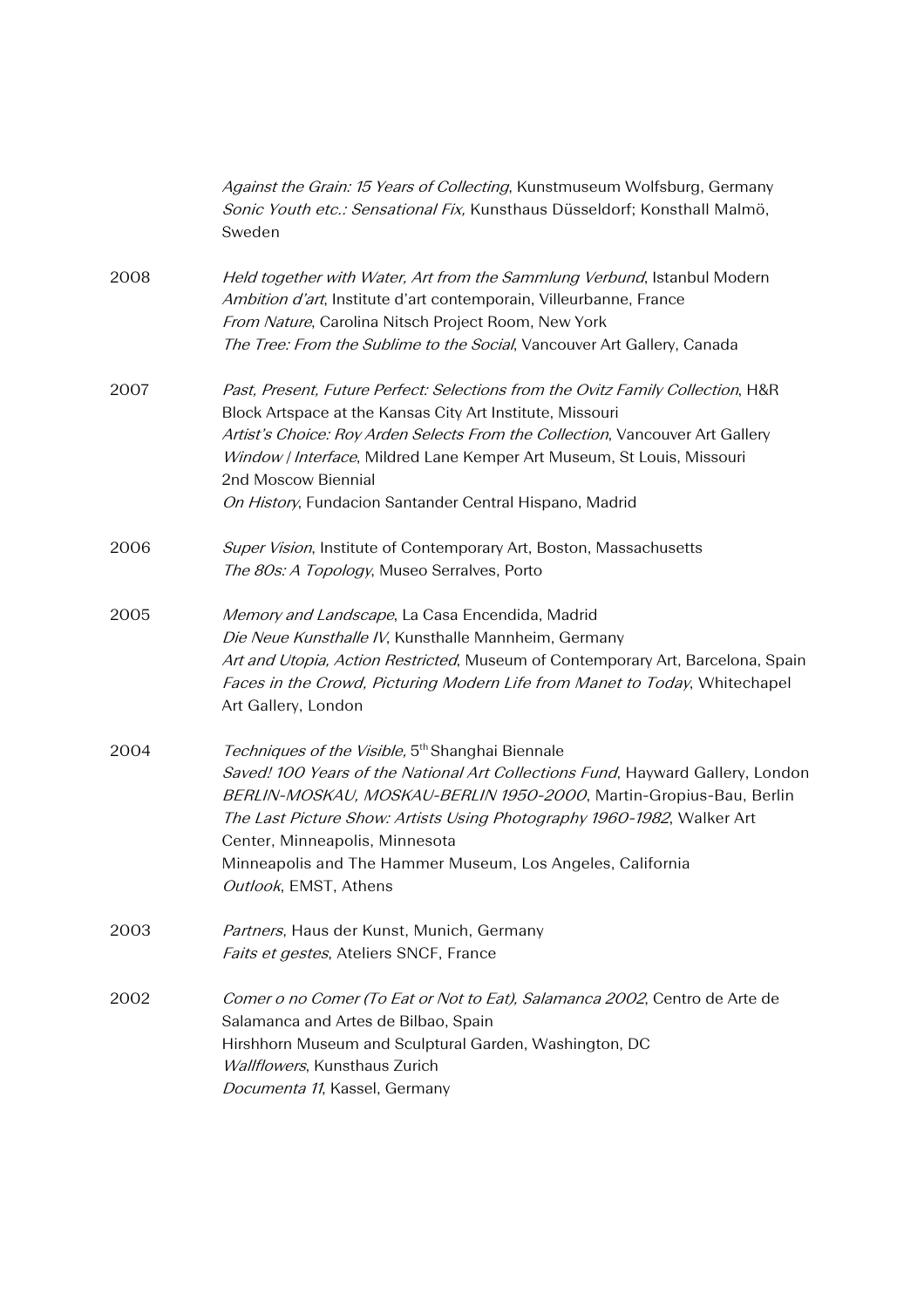|      | Open City: Aspects of Street Photography 1950-2000, The Lowry, Salford<br>Quays, UK                                          |
|------|------------------------------------------------------------------------------------------------------------------------------|
|      | Startkapital (from the Ackermans Collection), K21 Kunstsammlung Nordrhein-<br>Westfalen, Düsseldorf (inaugural installation) |
| 2001 | Elusive Paradise, National Gallery of Canada, Ottawa                                                                         |
|      | Jeff Wall: Figures & Places, Museum fur Moderne Kunst, Frankfurt, Germany                                                    |
| 2000 | Aspectos de la Collección, Fundació La Caixa, Madrid                                                                         |
|      | Inner Eye, Contemporary Art from the Marc and Livia Straus Collection,                                                       |
|      | Neuberger Museum of Art, Purchase, New York; The Harn Museum of Art,                                                         |
|      | University of Florida, Gainesville                                                                                           |
|      | Mixing Memory and Desire / Wunsch und Erinnerung, Kunstmuseum Luzern,<br>Switzerland                                         |
|      | Encounters: New Art from Old, National Gallery, London<br>12th Biennale of Sydney                                            |
|      | Beauté in Fabula, Palais des Papes d'Avignon, France                                                                         |
|      | Icon + Grid + Void: Art of the Americas from the Chase Manhattan Collection,                                                 |
|      | The Americas Society, New York                                                                                               |
|      | Around 1984: A Look at Art in the Eighties, PS1/Institute for Art and Urban<br>Resources, Long Island City, New York         |
|      | Art at Work: Forty Years of The Chase Manhattan Collection, Queens Museum<br>of Art, New York                                |
|      | Art Gallery of Western Australia, Perth                                                                                      |
|      | Architecture Without Shadow, Centro Andaluz de Arte Contemporaneo, Seville,                                                  |
|      | Spain and Centre de Cultura Contemporània de Barcelona, Spain                                                                |
| 1999 | Seeing Time: Selections from the Pamela and Richard Kramlich Collection of                                                   |
|      | Media Art, San Francisco Museum of Modern Art                                                                                |
|      | Carnegie International, Carnegie Museum of Art, Pittsburgh, Pennsylvania                                                     |
|      | The Museum as Muse: Artists Reflect, The Museum of Modern Art, New York                                                      |
|      | Jeff Wall - Pepe Espaliú: Suspended Time, Castellón Contemporary Arts Centre,                                                |
|      | Spain<br>Warten, Kunst-Werke, Berlin                                                                                         |
|      | Horizontabscheituntj, Kaiser Wilhelm Museum, Krefeld, Germany                                                                |
|      | The Time of Our Lives, New Museum, New York                                                                                  |
|      | Gesammelte Werkel: Zeitgenössiche Kunst seit 1968, Kunstmuseum Wolfsburg,                                                    |
|      | Germany                                                                                                                      |
|      | Flashes: Collection Fondation Cartier pour l'art contemporain, Centro Cultural                                               |
|      | de Belém, Lisbon                                                                                                             |
|      | From Beuys to Cindy Sherman: The Lothar Schirmer Collection, Kunsthalle                                                      |
|      | Bremen, Germany                                                                                                              |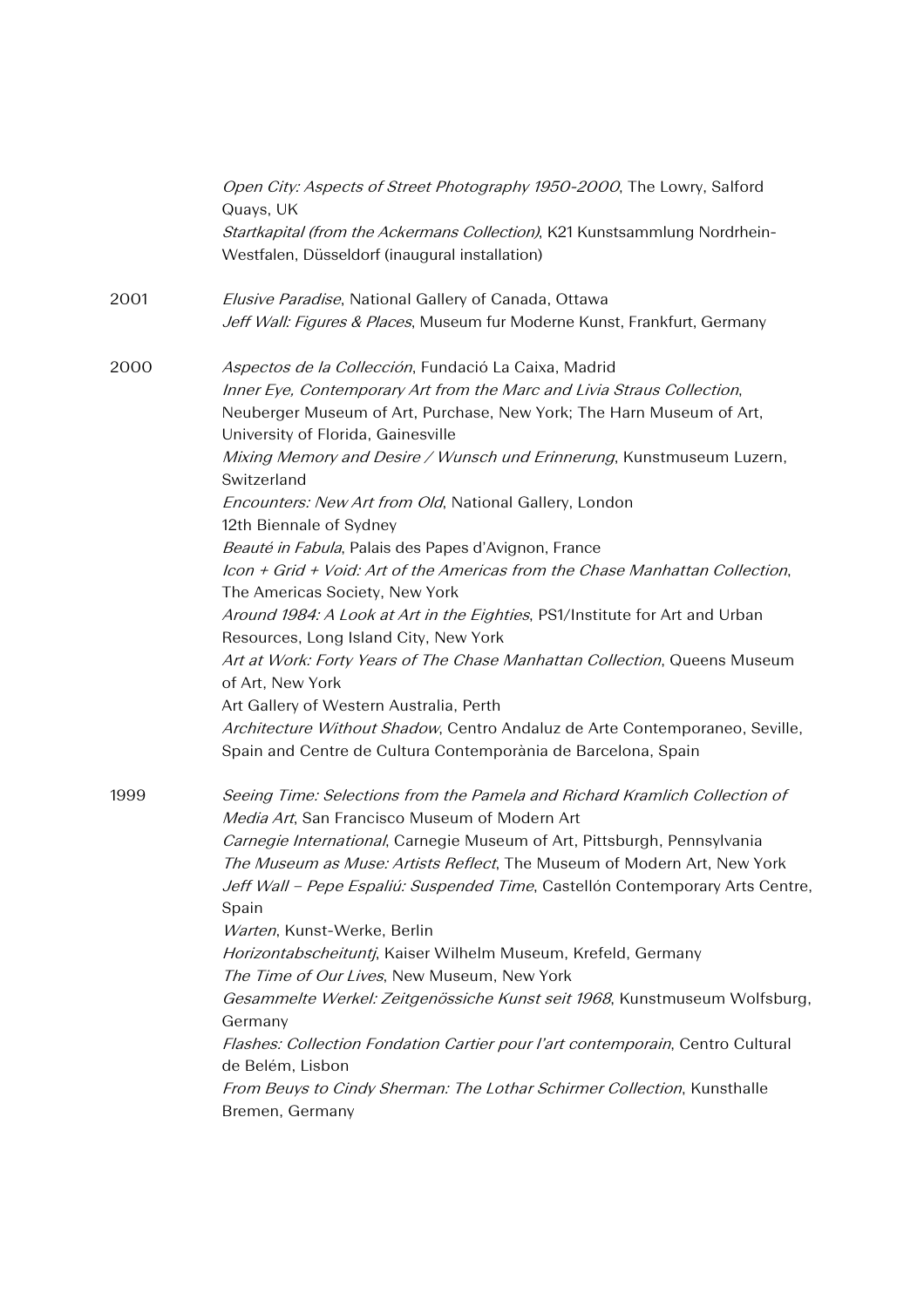|      | Staatliche Galerie im Lenbachhaus, Munich, Germany<br>So Faraway, So Close, Encore Bruxelles, Brussels<br>August Sander: Landschafts-photographien / Jeff Wall: Bilder von<br>Landschaften, Die Photografische Sammlung/SK Stiftung Kultur, Cologne,<br>Germany; Nederlands Foto Instituut, Rotterdam<br>Art at Work: Forty Years of the Chase Manhattan Collection, Museum of Fine<br>Arts; Museum of Contemporary Art, Houston, Texas                                                                                                          |
|------|--------------------------------------------------------------------------------------------------------------------------------------------------------------------------------------------------------------------------------------------------------------------------------------------------------------------------------------------------------------------------------------------------------------------------------------------------------------------------------------------------------------------------------------------------|
| 1998 | Breaking Ground, Marian Goodman Gallery, New York<br>Auf der Spur, Kunst der 90er Jahre im Spiegel von Schweizer Sammlungen,<br>Kunsthalle Zurich<br>24 <sup>th</sup> Bienal de São Paulo<br>Under/Exposed: The World's Greatest Photo Exhibition, Stockholm Metro<br>Aspen Art Museum, Colorado                                                                                                                                                                                                                                                 |
|      | The Parkett Artists' Editions, Museum Ludwig, Cologne, Germany<br>Center for Curatorial Studies, Bard College, Annandale-on-Hudson, New York<br>Museum of Contemporary Art, Helsinki, Finland<br>The Art of the 80s, Culturgest, Lisbon<br>Tuning Up #5: Selections from the Permanent Collection, Kunstmuseum<br>Wolfsburg, Germany<br>Extenuating Circumstances, Museum Boijmans Van Beuningen, Rotterdam,<br>Netherlands                                                                                                                      |
| 1997 | Documenta 10, Museum Fridericianum, Kassel, Germany<br>Veronica's Revenge (Oeuvres photographiques de la Lambert Art Collection),<br>Centre d'Art Contemporain, Geneva<br>20/20, Marian Goodman Gallery, New York<br>La Collection de la Fondation Cartier pour l'art contemporain, Fondation Cartier,<br>Paris                                                                                                                                                                                                                                  |
|      | Deslocaçõs/From Here to There, Fundação Calouste Gulbenkian, Lisbon<br>Bruit Secret, Association for Contemporary Arts/l'Albergueria, Vic, Spain<br>Framed Area: Site-Specific Works in Haalemmermeer Hoofdorp and Schiphol<br>Airport, Framed Area Foundation, Amsterdam<br>Die Epoche der Moderne: Kunst in 20 Jahrhundert/The Age of Moderism: Art in<br>the 20th Century, Zeitgeist-Gesellschaft zur Förderung der Künste in Berlin,<br>Martin-Gropius Bau, Berlin<br>Soweit der Erdkreis Reicht/Ein Museum für Keitgenössiche Kunst, Museum |
|      | Kurhaus Kleve, Germany<br>Contemporary Photography I: Absolute Landscape: Between Illusion and Reality,<br>Yokohama Museum of Art, Japan<br>Face à l'Histoire 1933-1996: L'artiste moderne face à l'événement historique,<br>Musée National d'Art Moderne-Centre Georges Pompidou, Paris                                                                                                                                                                                                                                                         |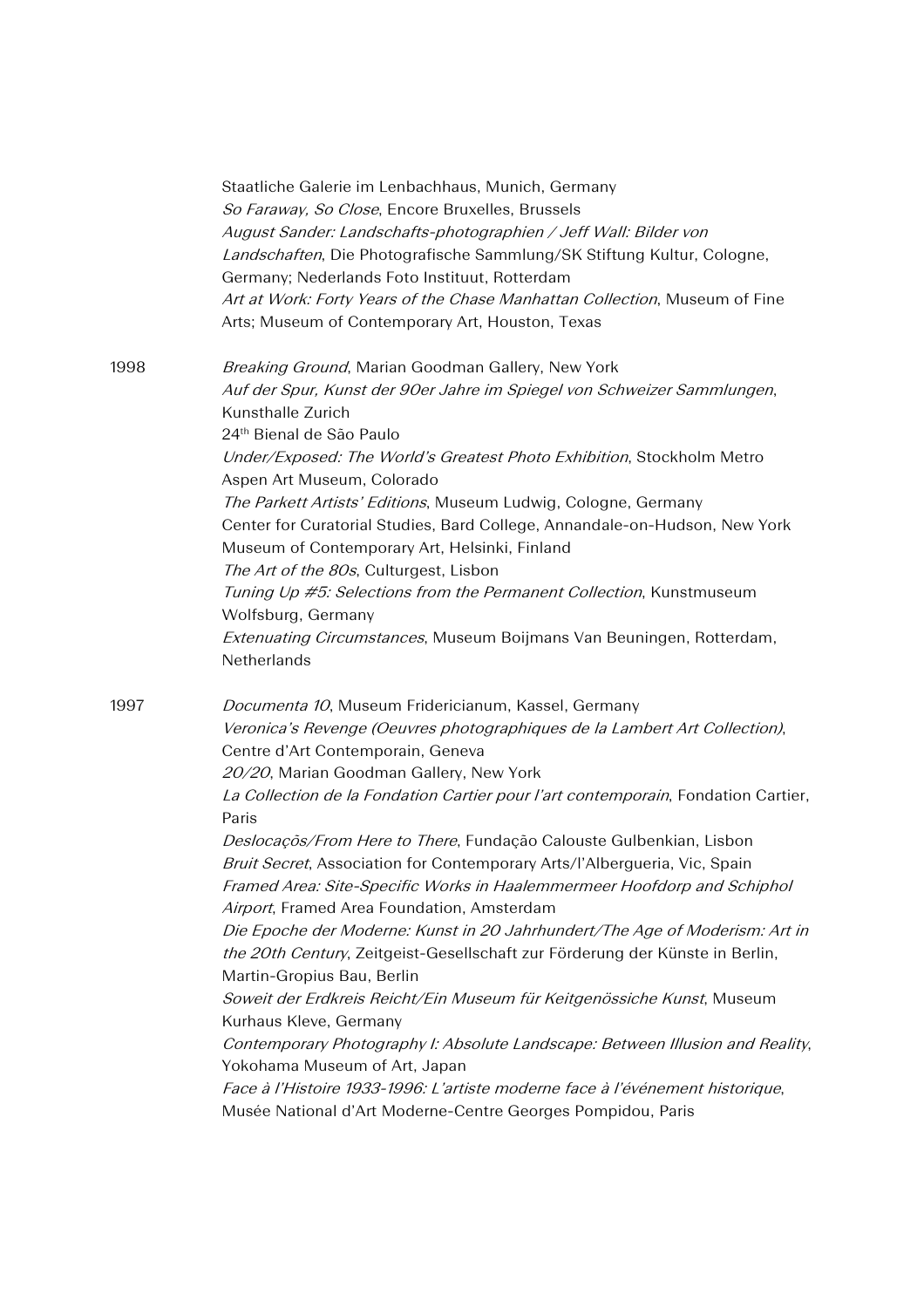Hall of Mirrors: Art & Film Since 1945, Museum of Contemporary Art, Los Angeles, California; Wexner Center for the Arts, Columbus, Ohio; Museum of Contemporary Art, Chicago, Illinois A Group Show, Marian Goodman Gallery, New York a/drift, Center for Curatorial Studies, Bard College, Annandale-on-Hudson, New York Mathew Barney, Tony Oursler, Jeff Wall, Sammlung Goetz, Munich, Germany Tableaux de la Vie Moderne/Pictures of Modern Life, Galerie Rodolphe Janssen, Brussels; Ecole des Beaux-Arts, Tours, France Portrait of the Artist, Anthony d'Offay Gallery, London Arrêt sur Images, Casino, Luxembourg Photographie in der Gegenwartskunst, Prospect 96, Frankfurter Kunstverein and Schirn Kunsthalle, Frankfurt, Germany Consommation/Contemplation, La Carré-Musée Bonnat; FRAC Aquitane, Bayonne, France

1995 Whitney Biennial, Whitney Museum of American Art, New York Public Information: Desire, Disaster, Document, San Francisco Museum of Modern Art; Art Institute of Chicago, Illinois Projections, Ydessa Hendeles Foundation, Toronto, Canada Spirits on the Crossing, Travellers to/from Nowhere: Contemporary Art in Canada 1980-94, Setagaya Museum, Tokyo; Museum of Modern Art, Kyoto and Hokkaido Museum of Modern Art, Sapporo, Japan Micromegas, The American Center, Paris and Israel Museum, Jerusalem Limmagine riflessa: a selection of contemporary photography from the LAC Collection, Switzerland, Centro per l'Arte Contemporanea Luigi Pecci, Prato, Italy About Place: Recent Art of the Americas, Art Institute of Chicago Projections: Alfred Stieglitz, Walker Evans, Brassaï, Weegee, Cindy Sherman, Jeff Wall, Ydessa Hendeles Art Foundation, Toronto Notion of Conflict: A Selection of Contemporary Canadian Art, Stedelijk Museum, Amsterdam Kwangju Biennial, Kwangju Museum of Contemporary Art, Korea Le Domaine du Diaphane, Le Domaine de Kerguéhennec, Centre d'art contemporain, Kerguéhennec, France L'Effet Cinéma, Musée du Luxembourg, Paris fémininmasculin: le sexe de l'art, Musée National d'Art Moderne, Centre Georges

Pompidou, Paris

4 X 1 im Albertinum: Golub, Huber, Julius, Wall, Gemäldegalerie Neue Meister, Albertinum, Dresden, Germany

Passions Privées: Collections particulières d'art moderne et contemporain en France, ARC/Musée d'Art Moderne de la Ville de Paris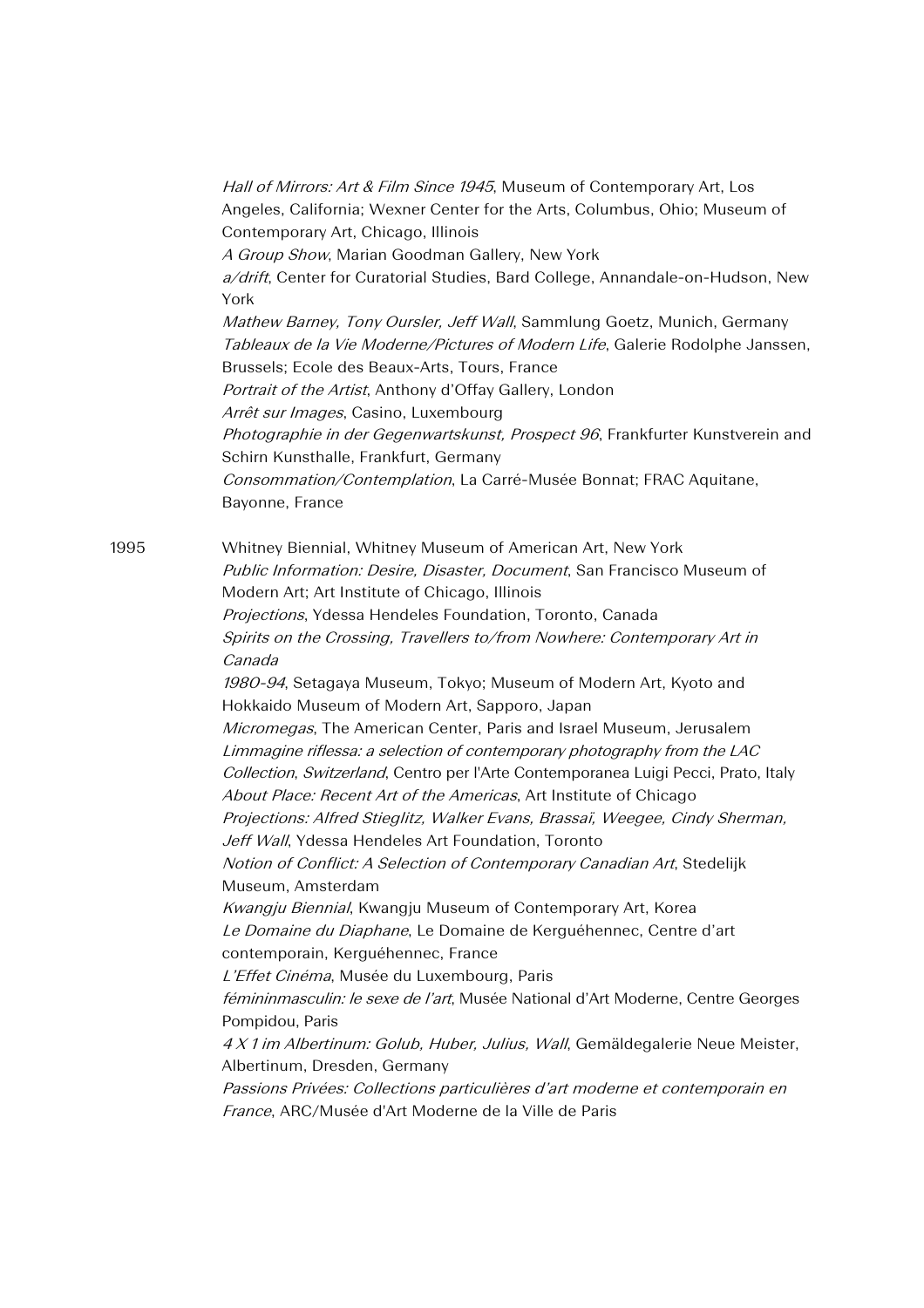| 1994 | Foundation Cartier: A Collection, National Museum of Contemporary Art, Seoul;<br>Fine Art Museum of Taipei                                                                      |
|------|---------------------------------------------------------------------------------------------------------------------------------------------------------------------------------|
|      | Prospect/Retrospect: Contemporary Art from the Collection, Kunstmuseum<br>Luzern, Switzerland                                                                                   |
|      | The Ghost in the Machine, MIT List Visual Arts Center, Cambridge,<br>Massachusetts                                                                                              |
|      | Rodney Graham, Stephen Prina, Jeff Wall, Angles Gallery, Los Angeles<br>The Institute of Cultural Anxiety: Works form the Collection, Institute of<br>Contemporary Arts, London |
|      | Le Corps en Scène, Institut Français de Madrid                                                                                                                                  |
|      | The Century of the Multiple: from Duchamp to the Present, Deichtorhallen,<br>Hamburg                                                                                            |
|      | The Epic and the Everyday: Contemporary Photographic Art, Hayward Gallery,<br>London                                                                                            |
|      | Ik + de Ander/Dignity for All: Reflections on Humanity, Artimo Foundation/The<br>Netherlands Red Cross, Amsterdam                                                               |
|      | A Painting Show, Marian Goodman Gallery, New York                                                                                                                               |
|      | Urban Paradise: Gardens in the City, Public Art Fund/Paine Webber Art Gallery,<br>New York                                                                                      |
|      | Arteleku, Bilbao & FRAC Aquitaine, Bordeaux, France                                                                                                                             |
|      | Los Generos de la Pintura, Centro Nacional de Exposiciones, Madrid                                                                                                              |
| 1993 | A Summer Show, Marian Goodman Gallery, New York                                                                                                                                 |
|      | Beneath the Paving Stones: Art, Architecture, City, Charles H. Scott Gallery,<br>Emily Carr College of Art and Design, Vancouver                                                |
|      | Foundation Still, Archipel Apeldoorn, Rotterdam, Netherlands                                                                                                                    |
|      | Widerstand: Denkbilder für die Zukunft, Bayerische Staatsgemaldesammlungen,<br>Munich, Germany                                                                                  |
|      | Le Magasin, Centre Nationale d'Art Contemporain, Grenoble, France                                                                                                               |
|      | Bestiarium/Endangered Species, Parachute Magazine, Montreal                                                                                                                     |
|      | Strange Hotel: International Art, Aarhus Kunstmuseum, Denmark                                                                                                                   |
|      | Photoplay, Center for the Fine Arts, Miami, Florida                                                                                                                             |
|      | Post-Human, Deichtorhallen, Hamburg, Germany                                                                                                                                    |
|      | Renegotiations: Class, Modernity, Photography, Norwich Gallery, Norfolk;                                                                                                        |
|      | Institute of Art & Design, Norwich, UK                                                                                                                                          |
|      | FRAC Pays de la Loire, Clisson, France                                                                                                                                          |
|      | The Sublime Void: An Exhibition on the Memory of the Imagination, Palais                                                                                                        |
|      | Royale des Beaux-Arts, Antwerp, Belgium                                                                                                                                         |
|      | Binera: 14 Interaktionen - Kunst und Technologie, Kunsthalle, Vienna                                                                                                            |
|      | Canada: Une nouvelle generation, FRAC Pays de la Loire, Clisson, France and                                                                                                     |
|      | Musée des Beaux-Arts de Dole, France                                                                                                                                            |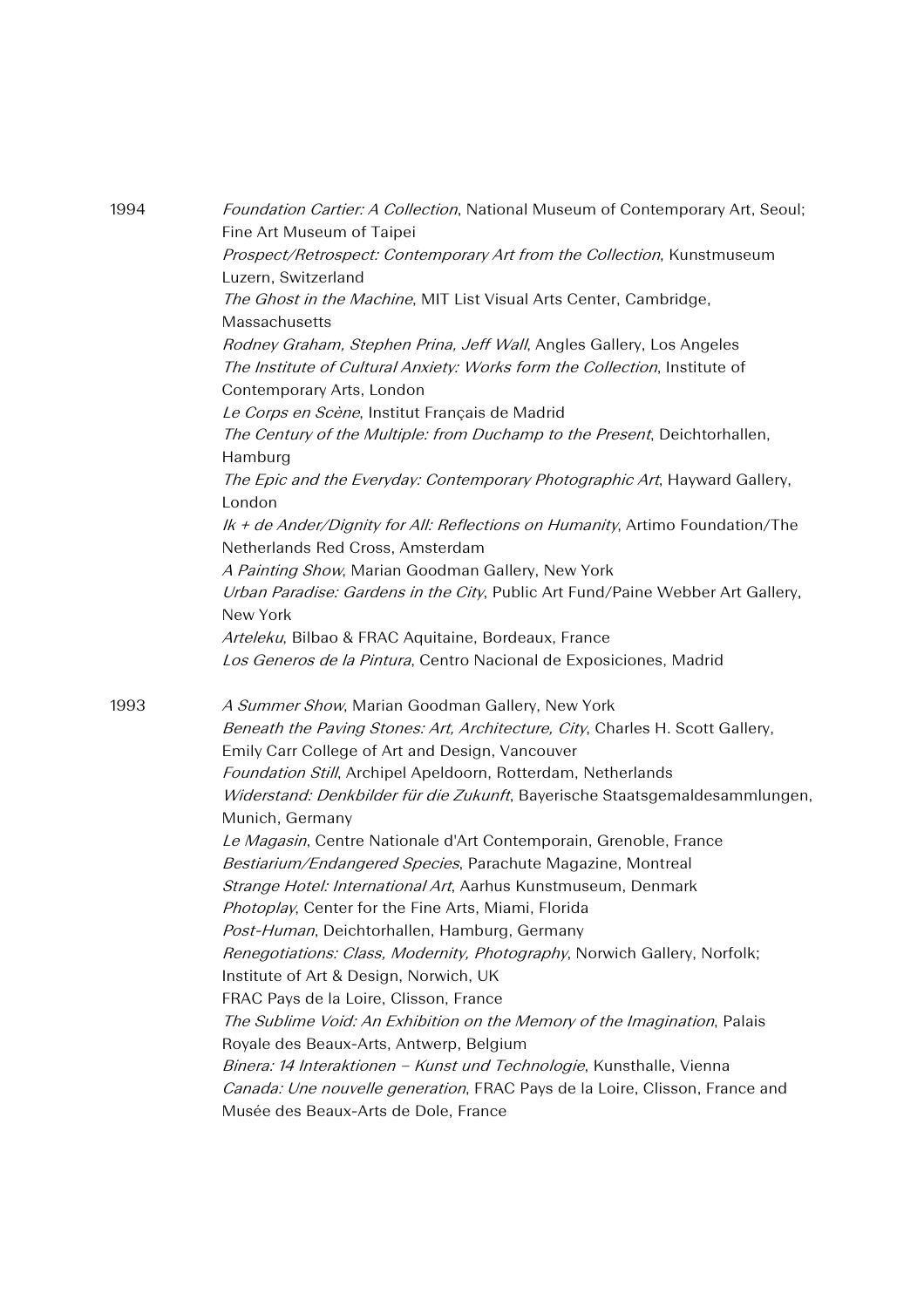|      | Museum Boijmans Van Beuningen, Rotterdam, Netherlands                              |
|------|------------------------------------------------------------------------------------|
| 1992 | The Binary Era, Musée d'Ixelles, Brussels                                          |
|      | Pour la suite du monde, Musée d'art contemporain de Montreal, Canada               |
|      | Queues, Rendezvous and Riots: Questioning the Public, Walter Phillips Gallery,     |
|      | Banff Centre for the Arts, Alberta, Canada                                         |
|      | Avantgarde & Kampagne, Stadtische Kunsthalle, Düsseldorf                           |
|      | Images Métisses, Institut du Monde Arabe, Paris                                    |
|      | Territorium Artis, Kunst-und Austellungshalle der Bundesrepublik Deutschland,      |
|      | Bonn, Germany                                                                      |
|      | What is Political Art Anyway?, Boras Konstmuseum, Sweden                           |
|      | The Last Days, Salas del Arenal, Seville, Spain                                    |
|      | Cameres indiscretes, Centre d'Art Santa Monica, Barcelona and Circulo de           |
|      | Bellas Artes, Madrid                                                               |
| 1991 | In anderen Räumen, Museum Haus Lange and Haus Esters, Krefeld, Germany             |
|      | Lost Illusions: Recent Landscape Art, Vancouver Art Gallery, Canada                |
|      | Sguardo di Medusa, Castello di Rivoli, Turin, Italy                                |
|      | This Land, Marian Goodman Gallery, New York                                        |
|      | Centre International d'Art Contemporian de Montréal, Canada                        |
|      | Assessorato alla Cultura, Molteplici Culture: Itinerari dell'arte contemporanea in |
|      | un mondo che cambia, Commune di Roma, Italy                                        |
|      | La Revanche de l'image, Galerie Pierre Huber, Geneva                               |
|      | Sala de Arte La Recova, Santa Cruz de Tenerife and Centro de Fotografía, Isla de   |
|      | Tenerife, Spain                                                                    |
|      | La Diaphane, Musee des Beaux-Arts and FRAC Nord Pas de Calais, Tourcoing,          |
|      | France                                                                             |
|      | Weitersehen, Kunstmuseum, Krefeld, Germany                                         |
|      | Life Size: A Sense of the Real in Recent Art, Israel Museum, Jerusalem             |
|      | Passages de l'image, Centre Georges Pompidou, Paris; Fundació Caixa de             |
|      | Pensions, Barcelona; Wexner Center for the Visual Arts, Columbus, Ohio; San        |
|      | Francisco Museum of Modern Art                                                     |
|      | Culture and Commentary: An Eighties Perspective, Hirshhorn Museum and              |
|      | Sculpture Garden, Washington DC                                                    |
|      | The First Tyne International: A New Necessity, National Garden Festival,           |
|      | Gateshead, Newcastle, UK                                                           |
|      | Le Territoire de l'Art 1910-1990, Musée Russe, Leningrad, Russia                   |
|      | La Guerre de Troie n'aura pas lieu: Oeuvres du Fond National d'Art                 |
|      | Contemporain, Château d'Oiron, France                                              |
| 1989 | Foto-Kunst, Staastgalerie, Stuttgart, Germany                                      |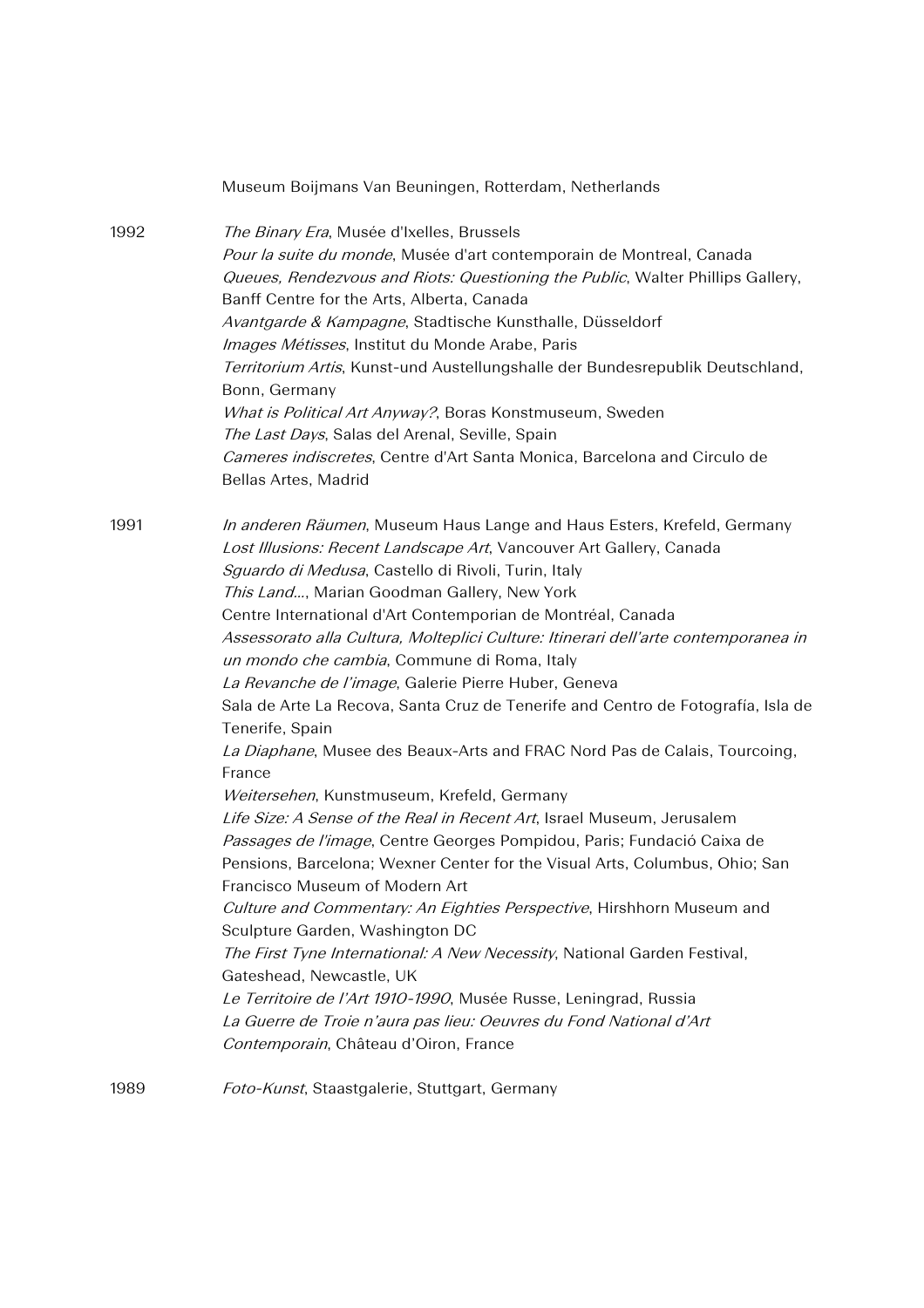|      | Vis à Vis Der Kamera: Aspekte Der Actuellen Portrait Fotografie, Galerie Grita<br>Insam, Vienna; Museum of Contemporary Art, S'Hertogenbosch, Netherlands<br>Tenir l'image à distance, Musée d'art comtemporain, Montreal, Canada<br>What is Contemporary Art? Rooseum, Malmö, Sweden<br>Les Magiciens de la Terre, Musée National d'Art Moderne, Centre Georges<br>Pompidou; La Grand Halle de la Villette, Paris<br>Marian Goodman Gallery, New York<br>Une autre objectivité/Another Objectivity, Centre National des Arts Plastiques,<br>Paris; Centro per l'Arte Contemporanea Luigi Pecci, Prato, Italy<br>Ken Lum, Jeff Wall, Galerie Rüdiger Schöttle, Munich, Germany<br>Images Critiques: J. Wall, D. Adams, A. Jaar, L. Jammes, ARC/Musée d'Art<br>Moderne de la Ville de Paris<br>Arrangements I, Mai 36 Galerie, Luzern, Switzerland<br>The Children's Pavilion (a collaboration with Dan Graham), Galerie Roger<br>Pailhas, Marseilles, France; FRAC Rhône Alpes, Villa Gillet, Lyons; Santa Barbara<br>Contemporary Art Forum, California<br>Theatergarden Bestiarium, PS1/Institute for Art and Urban Resources, Long<br>Island City, New York; Casino des Exposicións del Teatro Lope de Vega, Seville, |
|------|--------------------------------------------------------------------------------------------------------------------------------------------------------------------------------------------------------------------------------------------------------------------------------------------------------------------------------------------------------------------------------------------------------------------------------------------------------------------------------------------------------------------------------------------------------------------------------------------------------------------------------------------------------------------------------------------------------------------------------------------------------------------------------------------------------------------------------------------------------------------------------------------------------------------------------------------------------------------------------------------------------------------------------------------------------------------------------------------------------------------------------------------------------------------------------------------------------------------------|
|      | Spain; Entrepôt-Galerie du Confort Moderne, Poitiers, France                                                                                                                                                                                                                                                                                                                                                                                                                                                                                                                                                                                                                                                                                                                                                                                                                                                                                                                                                                                                                                                                                                                                                             |
| 1988 | Utopia Post Utopia, Institute of Contemporary Art, Boston, Massachusetts<br>Bilanz/Balance, Kaiser Wilhelm Museum, Krefeld, Germany<br>Collections pour une region, CAPC Musée d'Art Contemporain de Bordeaux,<br>France<br>Krieg, Liebe, Geld [Money, Love, War]: Katharina Fritsch, Michel van Ofen, Jeff<br>Wall, Galerie Johnen & Schöttle, Cologne, Germany<br>7th Biennale of Sydney<br>Rosc '88, Guinness Hop Store and The Royal Hospital Kilmainham, Dublin<br>Presi Per Incantamento: L'Immagine Fotografica nelle Nuove Tendenze<br>Internazionali, Padiglione d'Arte Contemporanea, Milan, Italy<br>A l'Hôtel de la Region, FRAC Champagne-Ardenne, Reims, France<br>Carnegie International, Carnegie Museum of Art, Pittsburgh, Pennsylvania                                                                                                                                                                                                                                                                                                                                                                                                                                                                |
| 1987 | Zeitgeschichten/Blow-up, Württembergischer Kunstverein, Stuttgart; Haus am<br>Waldsee, Berlin; Kunstverein, Hamburg; Kunstverein, Hannover and<br>Kunstverein, Frankfurt (1988)                                                                                                                                                                                                                                                                                                                                                                                                                                                                                                                                                                                                                                                                                                                                                                                                                                                                                                                                                                                                                                          |
| 1987 | L'Epoque, la mode, la morale, la passion: Aspects de l'art d'aujourd'hui,<br>1977-1987, Musée National d'Art Moderne, Centre Georges Pompidou, Paris<br>Documenta 8, Museum Fridericianum, Kassel, Germany<br>Theatergarten Bestiarium, Künstlerwerkstatt, Munich, Germany<br>Nightfire, De Appel, Amsterdam                                                                                                                                                                                                                                                                                                                                                                                                                                                                                                                                                                                                                                                                                                                                                                                                                                                                                                             |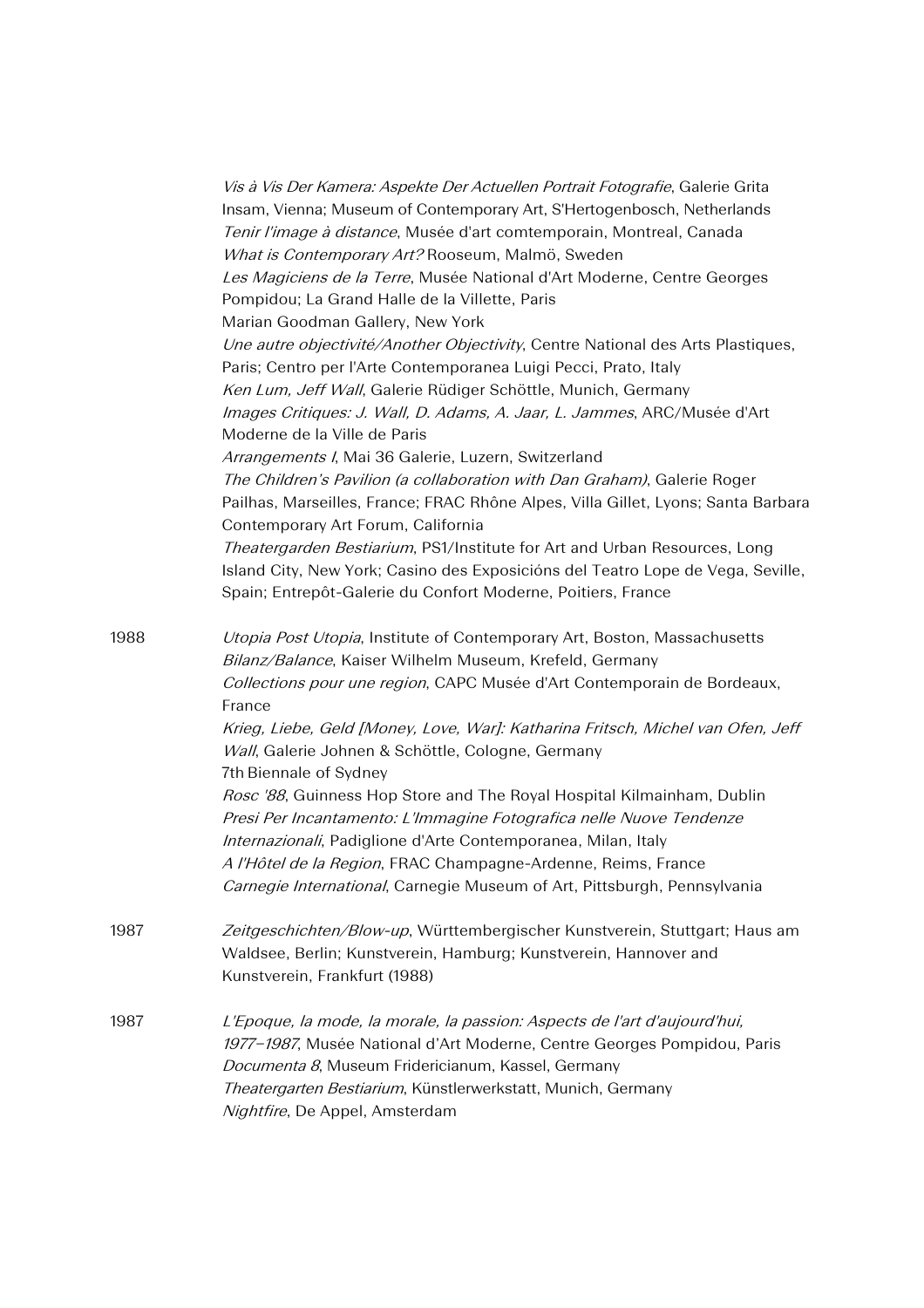| 1986 | Making History: Recent Art of the Pacific West, Vancouver Art Gallery<br>Prospect 86, Frankfurter Kunstverein and Schirn Kunsthalle, Frankfurt<br>Focus: Kanadische Kunst 1960-85, Art Cologne, Rheinhallen Messegelände,<br>Cologne, Germany                                                                                                                                          |
|------|----------------------------------------------------------------------------------------------------------------------------------------------------------------------------------------------------------------------------------------------------------------------------------------------------------------------------------------------------------------------------------------|
| 1985 | Louis XIV Tanzt/Louis XIV Dances, Galerie der Künstler, Munich;<br>Vereinkunsthalle, Zurich; FRAC Rhône Alpes, St. Etienne, France, 1988<br>Rodney Graham, Ken Lum, Jeff Wall, Ian Wallace, 49th Parallel Center for<br>Contemporary Canadian Art, New York<br>Visual Facts: Photography and Video by Eight Artists in Canada, Third Eye                                               |
|      | Centre, Glasgow, Scotland; Graves Art Gallery, Sheffield, UK and Canada House<br>Cultural Centre Gallery, London<br>La Nouvelle Biennale de Paris, Grand Halle du Parc de la Villette, Paris<br>Subjects and Subject Matter, London Regional Art Gallery, Ontario; Art Gallery<br>at Harbour Front, Toronto and Laurentian University Museum; Arts Centre,<br>Sudbury, Ontario, Canada |
| 1985 | Aurora Borealis, Centre International d'Art Contemporain de Montréal, Canada<br>Günther Förg & Jeff Wall: Photoworks, Stedelijk Museum, Amsterdam<br>Cover/Doppelgänger, Aorta, Amsterdam                                                                                                                                                                                              |
| 1984 | Difference: On Representation and Sexuality, New Museum, New York;<br>Renaissance Society, Chicago, Illinois; Institute of Contemporary Arts, London<br>and MIT, 1985<br>List Visual Arts Center, Cambridge, Massachusetts                                                                                                                                                             |
| 1985 | A Different Climate: Aspects of Beauty in Contemporary Art, Städtisches<br>Kunsthalle Düsseldorf<br>Poco Rococo, Coquitlam Centre Mall, Port Coquitlam, British Columbia, Canada                                                                                                                                                                                                       |
| 1982 | Documenta 7, Museum Fridericanium, Kassel, Germany                                                                                                                                                                                                                                                                                                                                     |
| 1981 | Westkunst: Zeitgenössische Kunst seit 1939, Rheinhallen Messegëlande,<br>Cologne, Germany<br>Directions 1981, Hirshhorn Museum and Sculpture Garden, Washington, DC;<br>Sarah Campbell Blaffer Gallery, University of Houston, Texas                                                                                                                                                   |
| 1980 | Pluralities 1980, National Gallery of Canada, Ottawa<br>Cibachrome, Photo Gallery, National Film Board of Canada, Ottawa                                                                                                                                                                                                                                                               |
| 1973 | Pacific Vibrations, Vancouver Art Gallery, Canada                                                                                                                                                                                                                                                                                                                                      |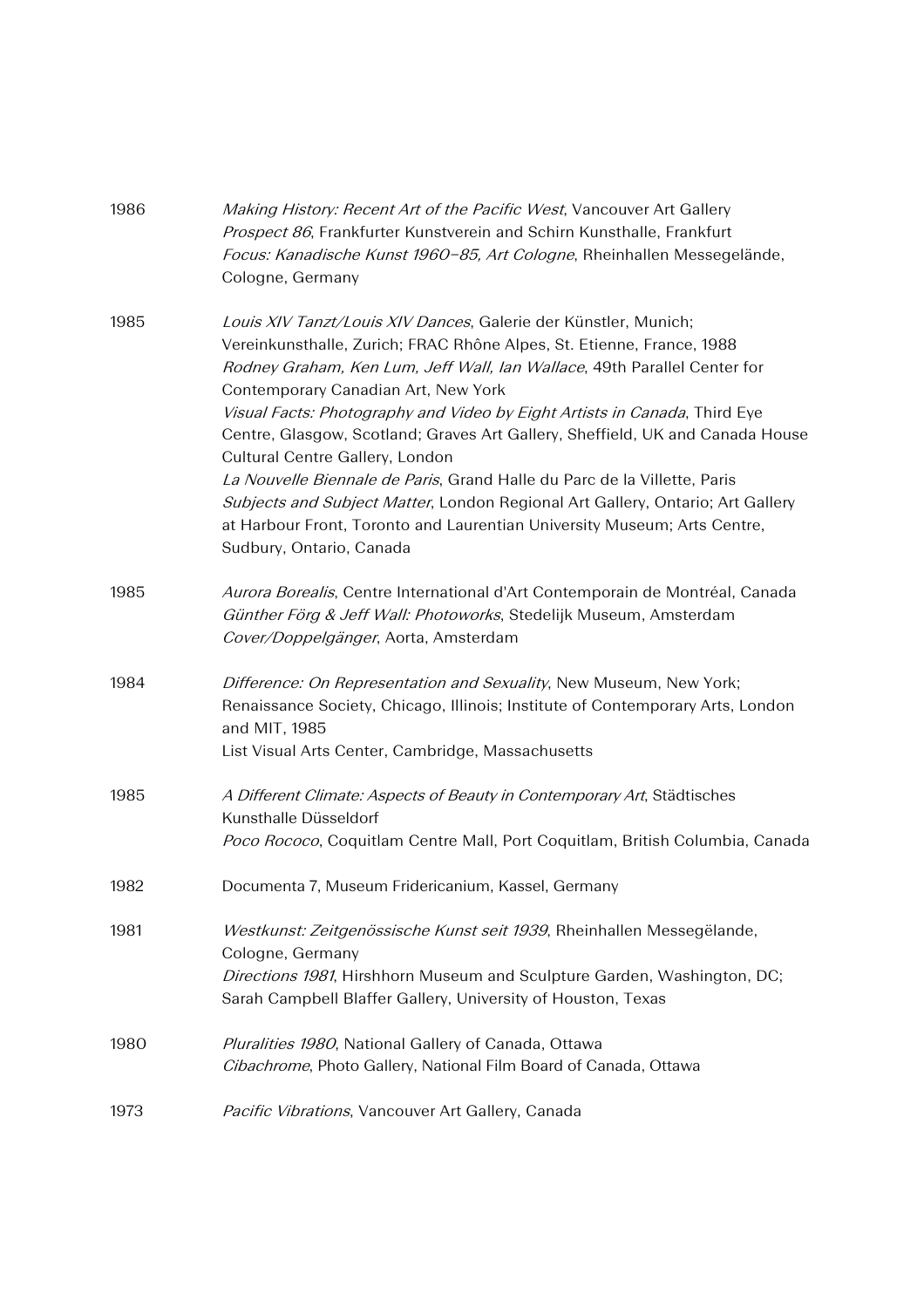| 1971 | 45° 30′ N - 73° 36′ W', Sir George Williams University and Saidye Bronfman<br>Centre, Montreal, Canada<br><i>Ecological Art</i> , Bad Salzdetfurth, Germany<br>New Art, Prague<br>Collage Show, Fine Arts Gallery, University of British Columbia, Vancouver     |
|------|------------------------------------------------------------------------------------------------------------------------------------------------------------------------------------------------------------------------------------------------------------------|
| 1970 | <i>Information</i> , The Museum of Modern Art, New York<br>Art in the Mind, Allen Memorial Art Museum, Oberlin College, Ohio<br>Four Artists: Tom Burrows, Duane Lunden, Jeff Wall, Ian Wallace, Fine Arts<br>Gallery, University of British Columbia, Vancouver |
| 1969 | 557,087, Seattle Art Museum; Vancouver Art Gallery                                                                                                                                                                                                               |
| 1970 | Photo Show, SUB Art Gallery, University of British Columbia, Vancouver                                                                                                                                                                                           |

# Selected awards

| 2008 | Audain Lifetime Achievement Award                                                                                  |
|------|--------------------------------------------------------------------------------------------------------------------|
| 2003 | Roswitha Haftmann Prize for the Visual Arts, Zurich                                                                |
| 2002 | Erna and Victor Hasselblad Foundation International Award in Photography,<br>Gothenburg, Sweden                    |
| 2001 | The Paul de Hueck and Norman Walford Career Achievement Award for Art<br>Photography, Ontario Arts Council, Canada |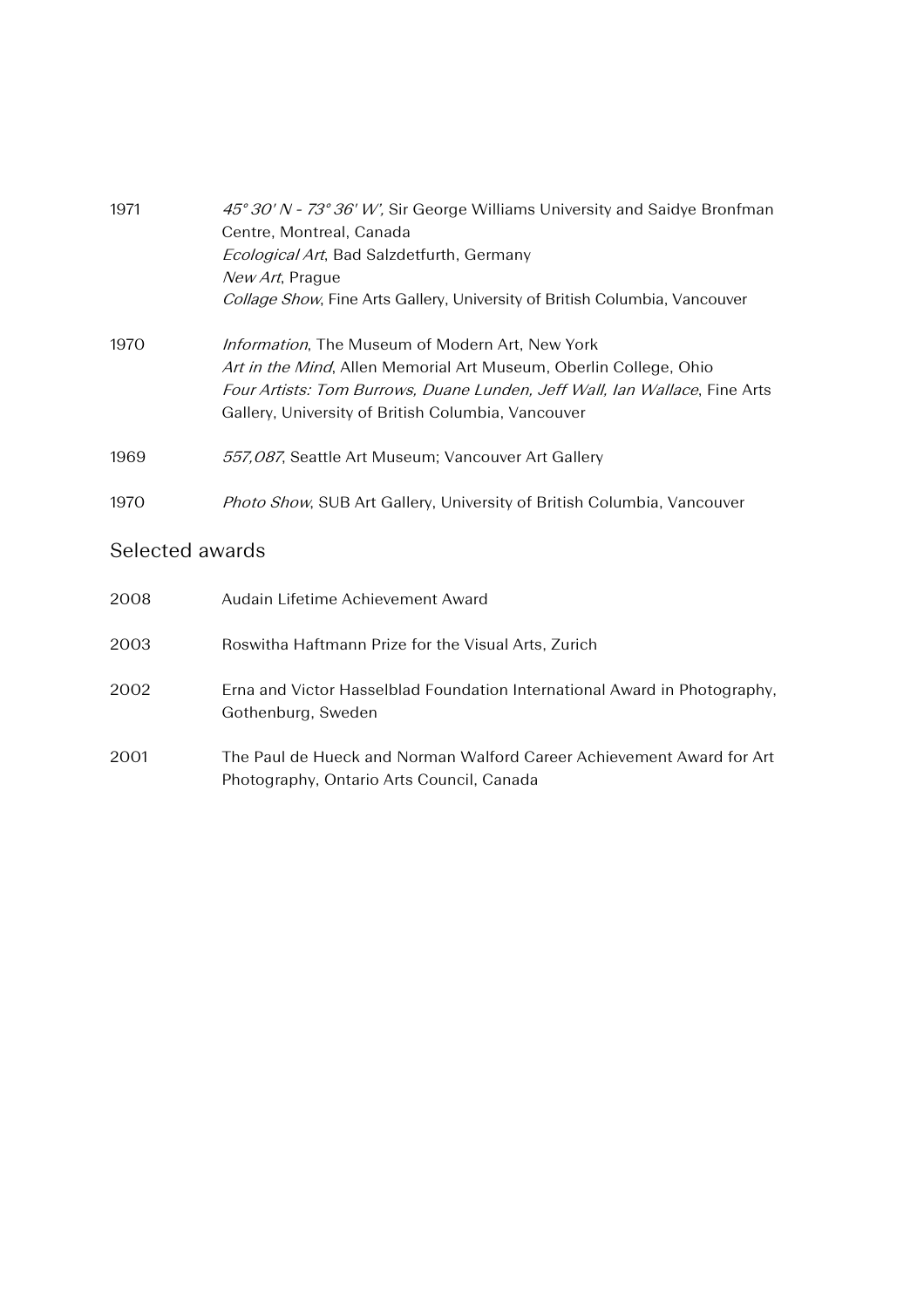### JEFF WALL

#### Selected Public Collections

Armand Hammer Museum of Art, California Art Gallery of Ontario, Toronto, Ontario, Canada Art Institute of Chicago, Illinois Art of Western Australia, Perth, Australia Astrup Fearnley Museum of Modern Art, Oslo, Norway The Baltimore Museum of Art, Baltimore, Maryland The Broad, Los Angeles, California Centro de Arte Contemporaneo Malaga, Spain Collection de Arte Contemporaneo, Barcelona, Spain Canadian Museum of Contemporary Photography, Ottawa, Canada Carnegie Museum of Art, Pittsburgh, Pennsylvania Centro de Artes Visuales, Helga de Alvear, Caceres, Spain Centre Georges Pompidou, Paris De Pont Foundation for Contemporary Art, Tilburg, Netherlands Ellipse Foundation, Alcoitao, Portugal Fondation Cartier pour l'art contemporain, Paris, France Fondazione Querini Stampalia, Venice, Italy FRAC Nord Pas de Calais, Dunkerque, France FRAC Champagne Ardenne, Reims, France FRAC Rhone Alpes, Villeurbanne, France Glenstone, Maryland Goetz Collection, Munich, Germany Hamburger Kunsthalle, Hamburg, Germany Hirshhorn Museum and Sculpture Garden, Washington DC Kaiser Wilhelm Museum, Krefeld, Germany Kiasma Museum of Contemporary Art, Helsinki, Finland Kroller-Muller museum, Otterlo, Netherlands Kunsthaus Zurich, Switzerland Kunstmuseum Basel, Switzerland Kunstmuseum Lucerne, Switzerland Kunstmuseum Wolfsburg, Germany Kunstsammlung Nordrhein-Westfalen, Dusseldorf, Germany MacKenzie Art Gallery, Regina, Saskatchewan, Canada Barcelona Museum of Contemporary Art, Spain Museo d'arte contemporanea Donnaregina, Naples, Italy The Margulies Collection, Miami, Florida Metropolitan Museum of Art, New York